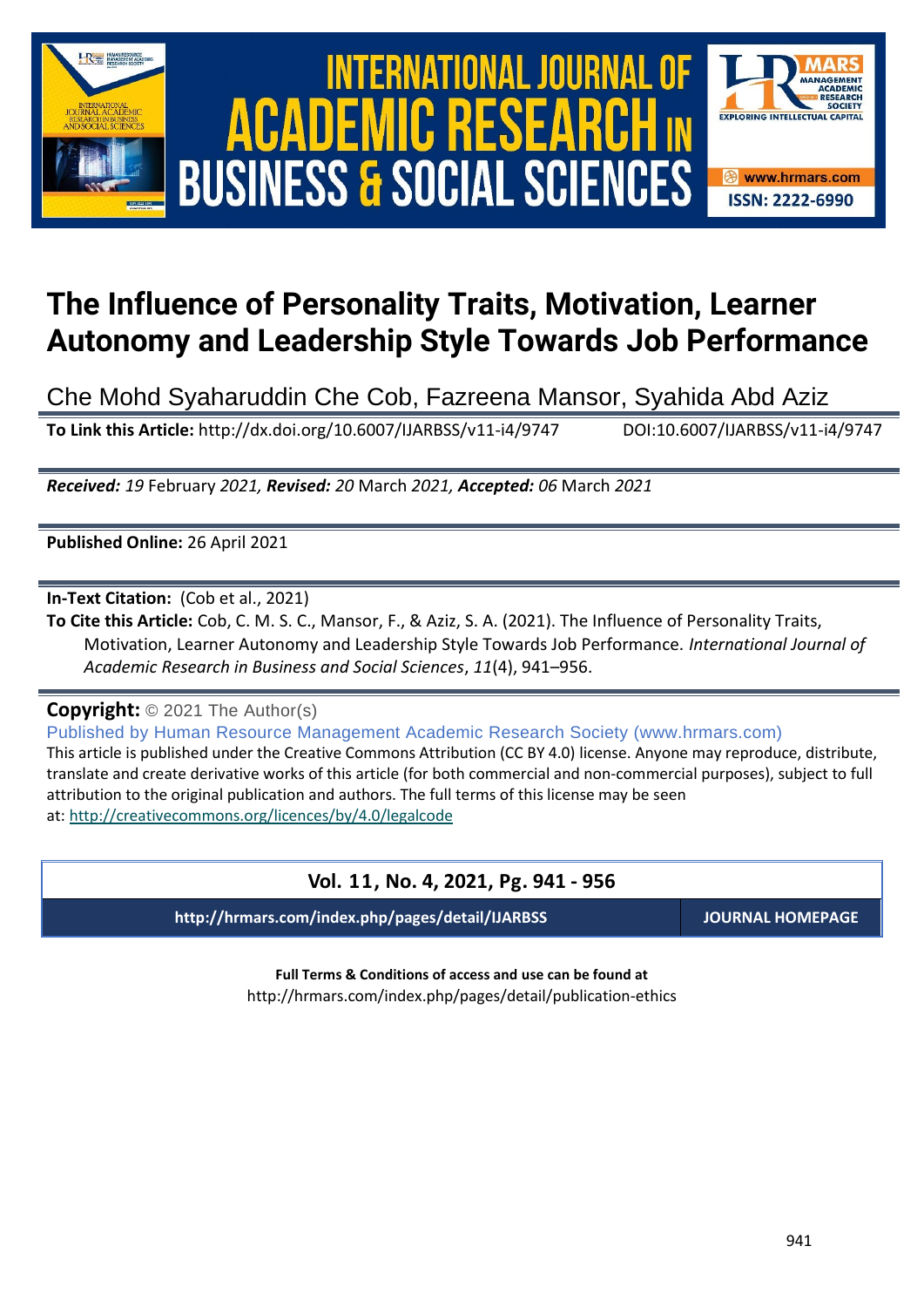

# **Effect of Social Media Usage in Government Agencies' Communication Effort**

Diana Dominic, Imelda Albert Gisip AAGBS, Universiti Teknologi Mara, Sabah, Malaysia

# **Abstract**

The main objective of this study is to review the effect of the relationship between social media characteristics and users' continuance to use the govenment social media in disseminating information to the public. The conceptual part consists of an extensive search and analysis of academic articles and government publications related to government social media. This paper mainly based on secondary sources of information, through references and review of articles in selected journals on government social media. A conceptual framework has been proposed which links to the dimensions used from the past studies. The study highlights past studies on characteristics of government social media and the relationship of continuance to use the govenment social media. The review address the gaps from past studies. This study helps the government agencies to review the usage and effect of social media in government. This research will add to the existing literature reviews of government social media towards the communication effort in government agencies.

**Keywords:** Social Media, Government, Communication, Information, Public

# **Introduction**

Social media is a popular online platform that people use to build relationships. Beside socializing, social media is a medium to communicate and disseminating information. Malaysians spend five hours and 47 minutes a day on social media, with more than half the population regularly using it which ranking Malaysia top 5 highest in Southeast Asia in mobile social media 2019 (BERNAMA, 2019). About 78% of the 32 million Malaysians are active users of social media and 97.3% are using Facebook as their main platform of social communication (MCMC, 2018). Social media is one of the extensions of static web 2.0 and has known as one of the medium connectivity for better communication, and people spend more time on the Internet visiting social media to gather information and to communicate with people (Karakiza, 2015).

Motivated by the efficiency, advancement and increasing use of technology by the private sector firms, social media applications have begun being adopted by government agencies to change the way of communication and their delivery of services to the public, especially in improving the performance, productivity and efficiency to the public (Androutsopoulou et al., 2019). Apart from that government provides 24/7 access information, forms and common transaction for the public. Use of social media, such as blogs,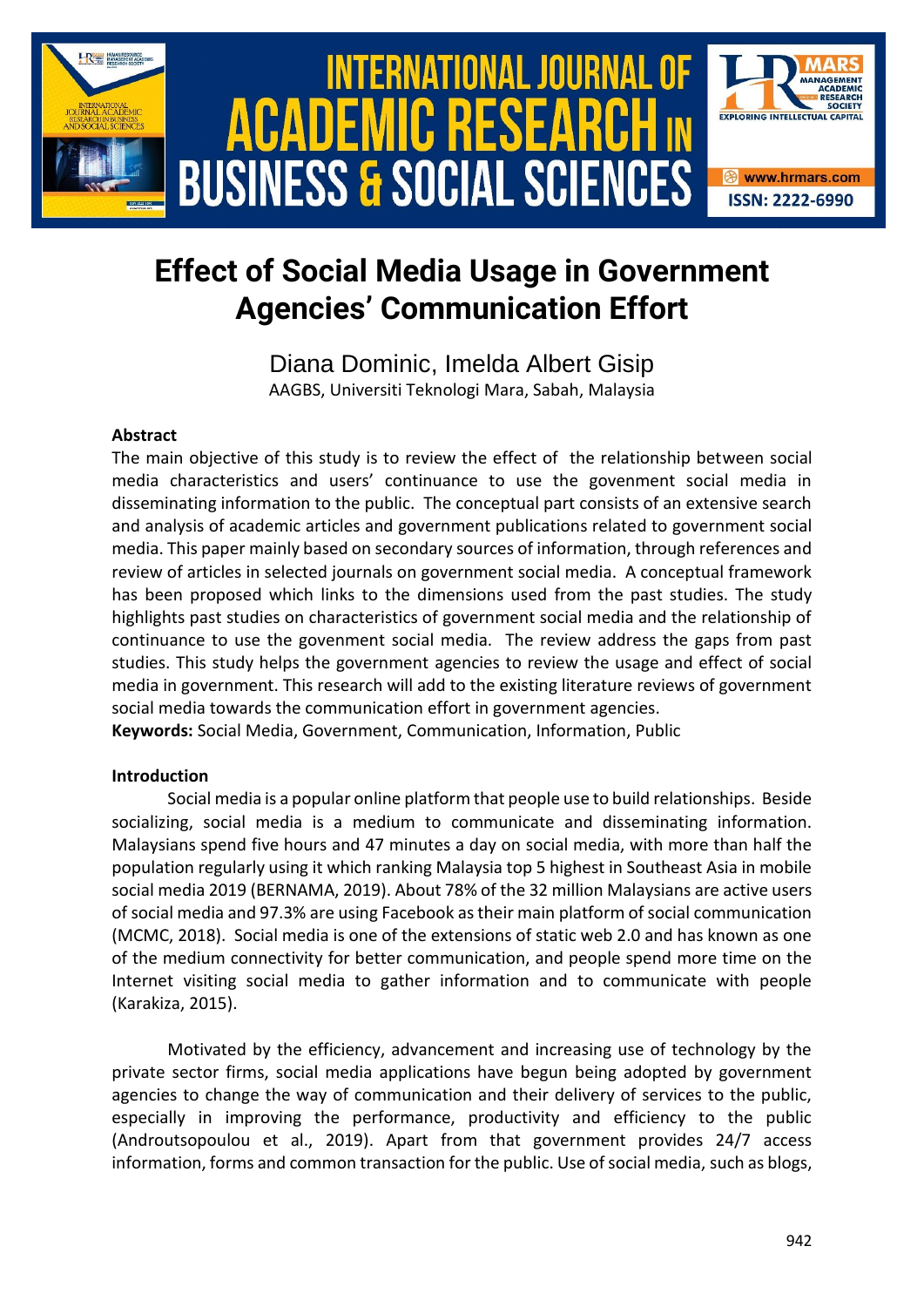**Vol. 1 1 , No. 4, 2021, E-ISSN: 2222-6990 © 2021 HRMARS**

Facebook, YouTube and Twitter, is not just being empty chat rooms or just spending free time, but it is also a way for government leaders, in particular, to explore people's problems and to approach the community. Social media is now a network of extensive communication across all strata of society, regardless of whether adolescents, adults or leaders choose to use it. Government agencies around the world have been enthusiastic exploring the use of social media to promote citizen communication turning to crisis management. Social media applications have the possible way to improve the responsiveness, influence, effectiveness and also cost saving in public sector (Tagliacozzo & Magni, 2018).

The use of social media during crisis are very significant in any natural disaster events, such as floods, wildfires, earthquakes, wars or tsunamis, information sharing is necessary (Aisha et al., 2015). Focusing on pandemic of Covid-19 which not only challenges the health system but also effect the whole world. In order to give information to the citizen about the covid-19 pandemic, government cannot rely on traditional methods of disseminating information in one way communication through television, radio, newspaper, flyers, public announcement through mobile do not seem effective (Park & Cho, 2009). In Malaysia, the first announcement of movement control order (MCO)was made on the 16 March 2020 by Prime Minister which demand of banning on mass gathering for any activities (News Straits Times, 2020).

With the impose of MCO by the government, meant that restricted not only the movement but also the communication especially face-to-face of interaction. During confusion on the new pandemic people try to seek information and the alternative communication tool that they can use during the pandemic and social media is the most reliable medium where giving them two-way of communication and real-time response. Governments take fully advantages of social media to minimize mass panic, mix-ups, distress and anxiety (Chen et al., 2020). Due to social media characteristics such as openness, dialogism and engagement, it offers significant benefits in delivering information to the members of the public.

Throughout the COVID-19 pandemic, social media played an important role in disseminating information in most countries however it also linked to the blowout of misinformation (Teichmann et al., 2020; Thelwall & Thelwall, 2020). Misinformation would cause chaotic circumstances and may damage the authenticity of the information (Tasnim et al., 2020). For example, hundreds of Iranian died after viral reports of remedy on COVID-19 by consuming alcohol intoxication it was spread on social media (BBC news, 2020). In Malaysia as of 24th March 2020 the Quick Response Team has clarified 205 fake news spreading in social media, however the Minister of Communications and Multimedia has warned Malaysians to crisscross before sharing unverified news (Malaysiakini, 2020).

The COVID-19 Pandemic has made the government social media encountered unequalled public visits and public-seeking information especially on health communication. This study became unexpected attention and the method of transmitting the information through social media has been huge. News media such as live conference, direct messages and interactive interaction from health and government leaders played an important role. According to past researchers repeated giving information and statement has strong associate with the increase of trust in statement given (Teichmann et al., 2020).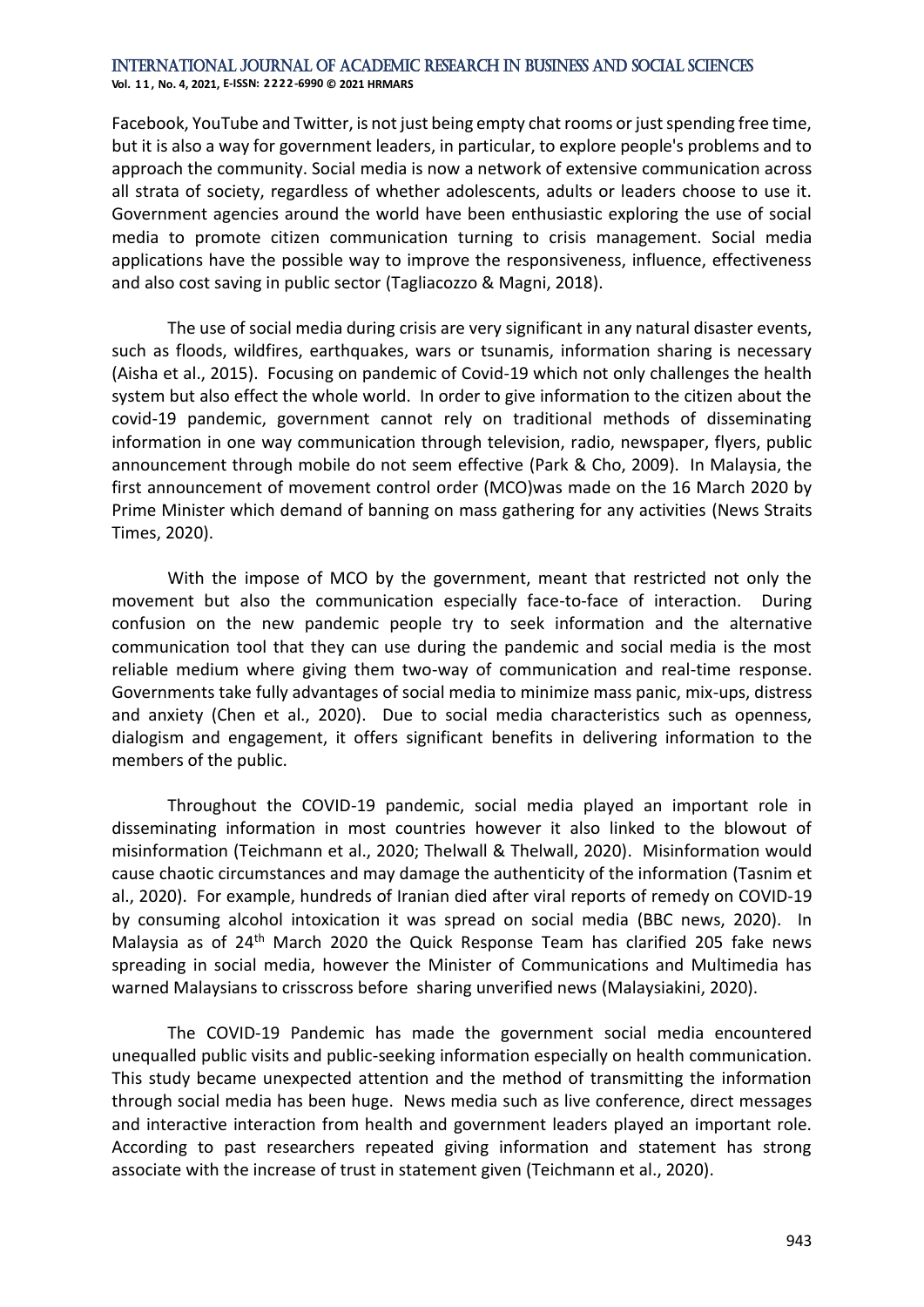**Vol. 1 1 , No. 4, 2021, E-ISSN: 2222-6990 © 2021 HRMARS**

Hence, the main objective of this paper is to review the effect of social media usage in government agencies' communication effort from previous studies. This study attempts to explore the effect of government social media characteristics in process of improving the government disseminating information. As the effectiveness of social media depends on its use by individuals, it is therefore necessary for government agencies to consider and understand what factors affect the intention of an individual to use the social media.

The implementation of information technology such as social media on government can transform the service delivery especially on the communication. Current research discussed on use of social media in e-government has indicate of information quality (Zha et al., 2018), government transparency (Haro-de-Rosario et al., 2018), transparency (Porumbescu et al., 2020), participation (Baur, 2017) posted topic (Hofmann et al., 2013) and collaboration (Panagiotopoulos et al., 2014). This shows that social media can assist organizations to defend and strengthen their organization.

Despite many have showed a positive impact in many cases of using technology in transforming the government administration, however, past scholars revealed that many challenges in implementation of social media in government which affected the objectives to use the technology communication tool. Among the challenges facing by the government are lack of clear strategy (Sandoval-Almazan & Gil-Garcia, 2012), the focus do not mainly identifying what public needs, overly focus on government not focus on the relationship among social media construct communication (Medaglia & Zheng, 2017), and the biggest challenges facing by government social media at the moment is misinformation and fake news on social media (Allcott & Gentzkow, 2017; Depoux et al., 2020; Tasnim et al., 2020). In overall government social media do not offer the clear-cut return on investment justification unlike businesses where they can choose their target customers.

In view of the challenges facing by government to improve the service delivery using the technology, scholars have come out with predictions factors that need to comprehend on government social media and how the characteristics of government social media have impact on the innovation of government communication (Hung et al., 2019; Mishaal & Abu-Shanab, 2017; Sanina et al., 2017). On top of that, government also had views on the social media as innovation which also known as technology adoption (Feeney & Welch, 2016).

# **Literature Review**

#### **Effects Social Media Usage in Government Agencies**

The technology transformation and innovation outside the public sector are changing the expectation of the public towards the public administration service delivery (Mergel et al., 2019). Observing at the impact of social media to engage with the public, the government accepted social media in their practice following the open government around the world which first introduced by former US President Barrack Obama in 2008 during his first presidential campaign (Kim & Lee, 2012; Mergel, 2016). Due to the fast growth and broad of benefits on social media become popular platform for government to disseminating information, interaction with the public as well as to achieve some goals such as public involvement, trust and improve the service quality in public administration (Criado et al., 2013).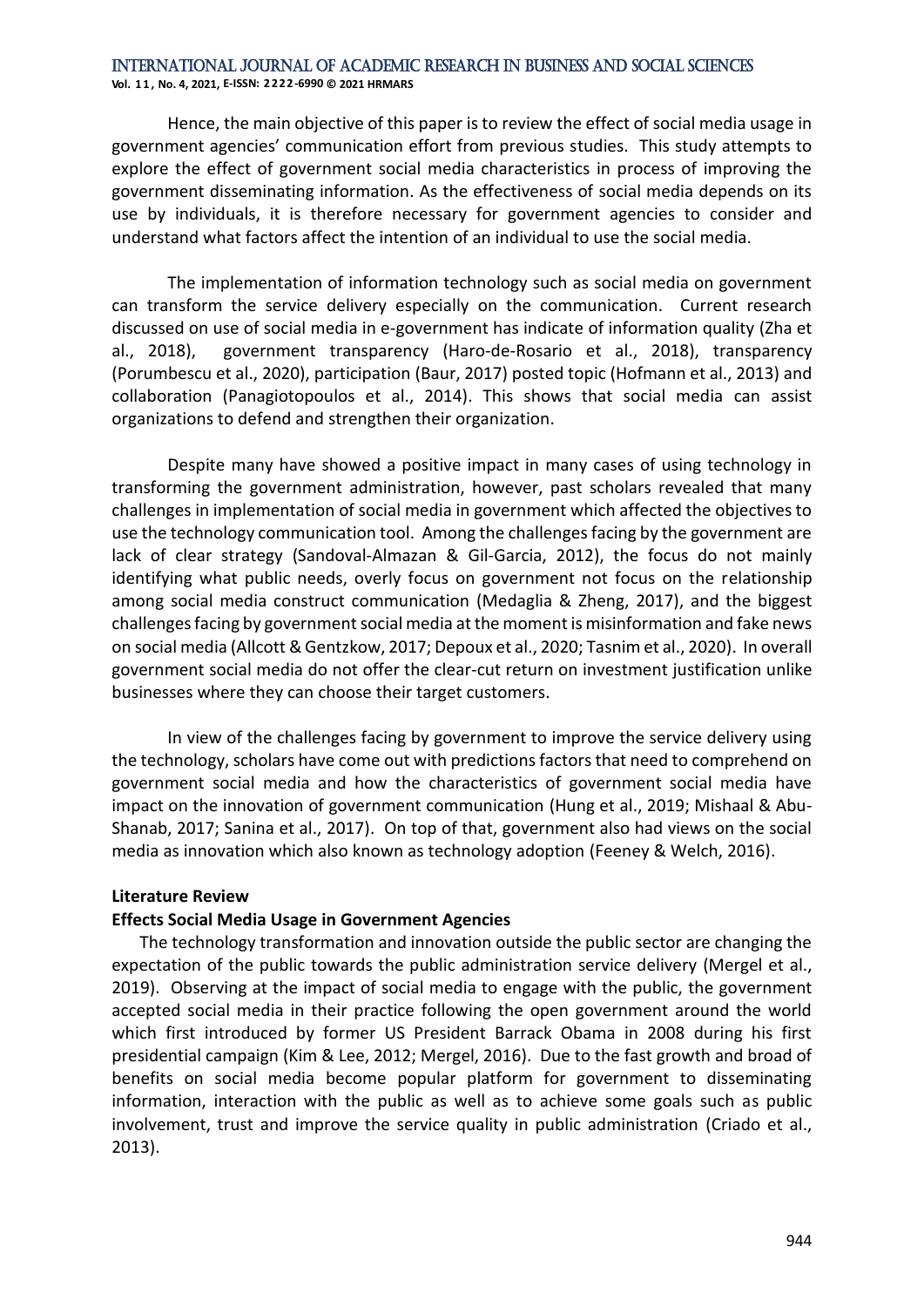**Vol. 1 1 , No. 4, 2021, E-ISSN: 2222-6990 © 2021 HRMARS**

Using social media as a communication tool is cost saving and breaks the costly traditional media in government budget. The exclusion of middlemen like reporters and editors in conveying the government information could have reduced the manipulation or failing the deliverance of authentic government information (Arshad & Khurram, 2020). According to Kuzma (2010), social technology can be transform the way government deliver the online information and service. However, only 30% of Asian government fully utilised the social media to communicate and disseminate information and this led to missed chances to better engage in greater community participation.

Social media is heavily used to increase public participant and helped to influence online users of social media site to change their perception towards the government. Apart from that, the goal is to inform the public, improve transparency and participation in government programs (Mergel, 2016). There are three main effects that many scholars used to predict the success of the government social media there are transparency, participation and collaboration (Abu-Shanab, 2015; Baur, 2017; Lee & Kwak, 2012; Medaglia & Zheng, 2017; Mergel, 2013a).

# Continuance use of government social media

Uses and gratification theory (U&G theory) is the appropriate theory that can explain users' motivations towards the use of social media (Hsu et al., 2015). The intention to use the government social media platform shows a person's readiness to engage to the particular behaviour and it is considered antecedent reaction. The success of information system is depending on repeatedly use by the users. It is the same with social technology such as social media depends on the continued use of the platform rather than just accepting it because when individuals start using it, psychological motivations have an impact on their decision to continue use the platform (Basak & Calisir, 2015; Bhattacherjee, 2001).

# **Transparency**

Transparency usually related with trust in open government which first introduce by former US President Barack Obama in 2008 outlined transparency as one of the pillars in open government (Bertot et al., 2012b). The definition of transparency may vary according to the subject matter but in this study transparency refers as the publicity of the government acts and its willingly providing relevant information to the member of the public (da Cruz et al., 2016). Past researchers found that there are mixed findings and even negative effect of transparency on trust. The result showing greater transparency associates with more trust, less trust, little and no effect at all (Grimmelikhuijsen et al., 2020).

# Participation

Participation is one of the cores effects in determining the success of government social media. Online participation in social technology is different from participation in noninteractive websites which only provide information to the public (Abu-Shanab, 2015). The social media enable two-way of communication, change the public from inactive stakeholders to active society, increasing the participation and reforming the relationship between public and technology platform providers (Bertot et al., 2012b; Medaglia & Zheng, 2017; Mergel, 2013a). In online participation especially in social media allows interaction among government and the public for example posting comments on Facebook page, short messages on Twitter to blast breaking news and information. Public can directly give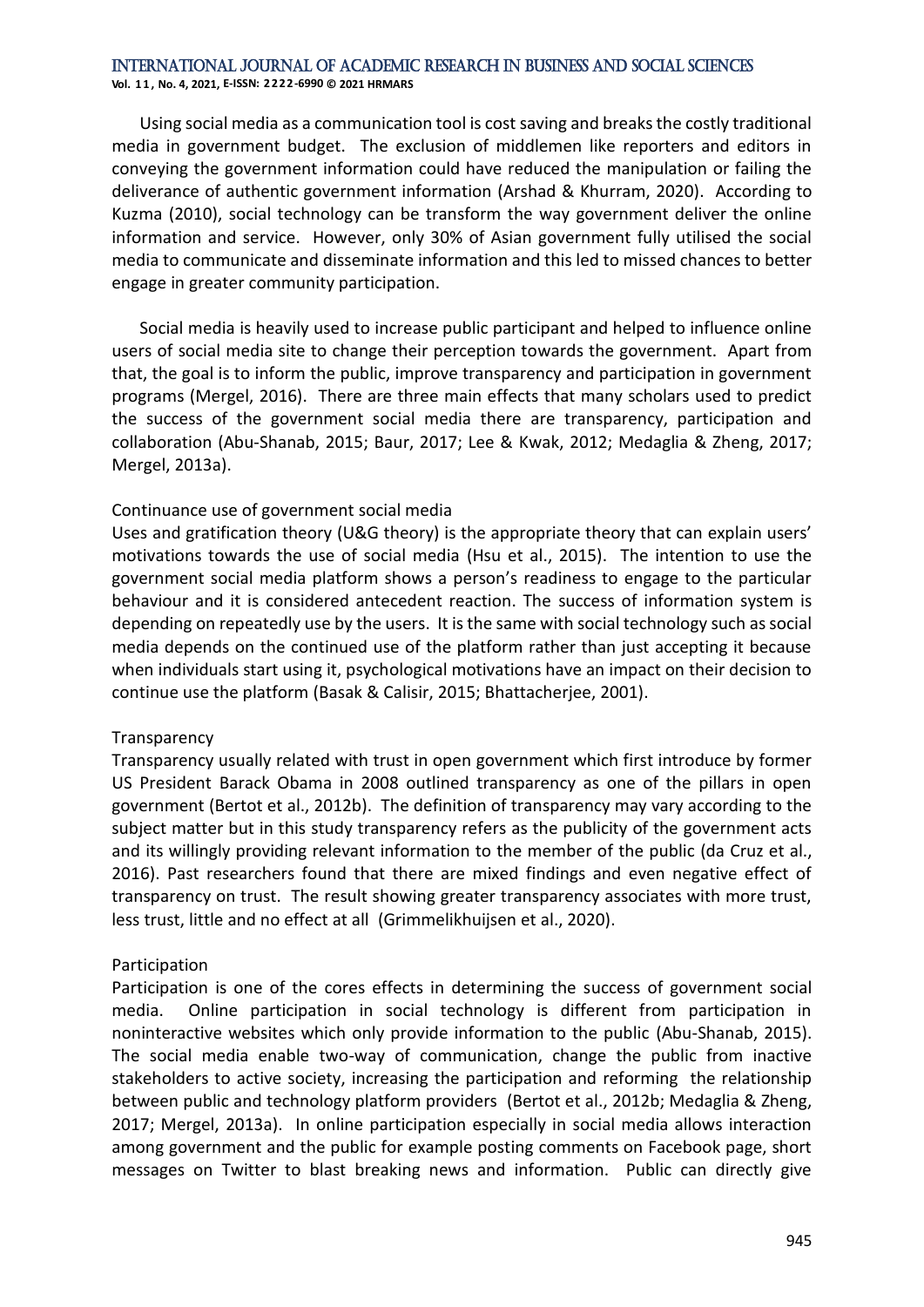**Vol. 1 1 , No. 4, 2021, E-ISSN: 2222-6990 © 2021 HRMARS**

response and comments on the posting which encourage public share their opinions, discussions and comments in interactive communication. The participation technologies can be seen such as discussion forum, participating with online surveys or voting tools, education session and the engagements are broader (Mergel, 2016).

#### Collaboration

Starting with the online participation which allow the social technologies between government and public brings government to partner with the public through the decision making, identification of problem and finding solutions. In public sector, the relationship the government, people and organization working within the traditional bureaucracy interaction. The bureaucracy has made people are not keen to collaborate with the government because of information are restricted, law and policy constrain the people to connect with and limited in usage the information. This hierarchies have proven inefficient, unproductive, ineffective in many ways when it comes to finding for information (Mergel, 2019). However, by collaboration in online social network for government allowing government, organization and public to work collaboratively across agencies such as file sharing, government directory and search mechanisms that never existed before. This can reach the goal of bringing civilian agencies working together and making information easier through a single platform.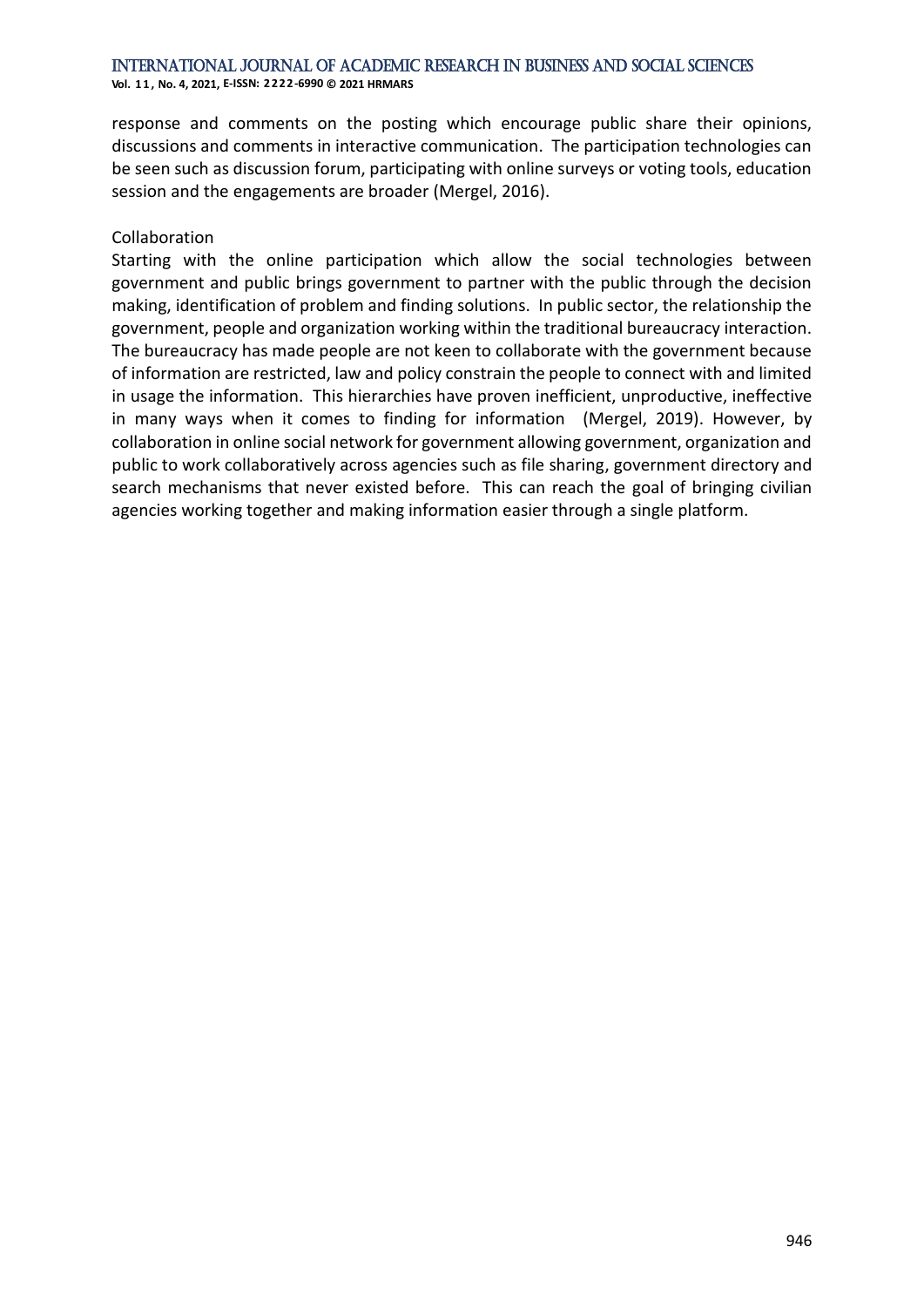**Vol. 1 1 , No. 4, 2021, E-ISSN: 2222-6990 © 2021 HRMARS**

# **Overview of Guiding Regulations and Directives for The Use of Social Media In The Malaysia Public Sector**

Table 1: Overview of regulations and directives usage social media in Malaysia Public Sect

| <b>Title</b>                                                                                                                                             | <b>Date</b><br><b>Enacted</b> | <b>Description</b>                                                                                                                          | Link                                                                                                          |
|----------------------------------------------------------------------------------------------------------------------------------------------------------|-------------------------------|---------------------------------------------------------------------------------------------------------------------------------------------|---------------------------------------------------------------------------------------------------------------|
| Official<br><b>Secrets</b><br>Act<br>1972<br>(Akta<br>Rahsia<br>Rasmi 1972)                                                                              | $\mathbf{1}$<br>1972          | October Prohibiting<br>the<br>disseminating<br>information that classified as official<br>secret.                                           | http://www.agc.gov.m<br>y/agcportal/uploads/fil<br>es/Publications/LOM/E<br>N/Act%2088.pdf                    |
| Communicati<br>and<br>ons<br>Multimedia<br>Act 1998                                                                                                      | 1998                          | An Act to provide for and to regulate<br>the converging communications and<br>multimedia<br>industries,<br>and<br>for<br>incidental matters | https://www.mcmc.gov<br>.my/en/legal/acts/com<br>munications-and-<br>multimedia-act-1998-<br>reprint-200      |
| Personal Data<br>Protection<br>Act 2010                                                                                                                  | June, 2010                    | An Act that regulates the processing<br>personal data in regards to<br>οf<br>commercial transactions.                                       | http://www.pdp.gov.m<br>y/index.php/my/                                                                       |
| <b>MAMPU</b><br>Director<br>General's<br>Instruction<br>Letter 17 July<br>2009 entitled<br>"Blog<br>Implementati<br>on for Public<br>Sector<br>Agencies" | 17<br>July<br>2009            | Aims to ensure that all agencies of<br>government enhance their use of the<br>internet as a resource of interacting                         | https://www.mampu.g<br>ov.my/en/circulars/cat<br>egory/85-directives-of-<br>the-director-general-of-<br>mampu |
| <b>MAMPU</b><br>Director<br>General's<br>Instruction<br>Letter dated<br>19 November<br>"The<br>2009<br>Use of Social<br>Media in the<br>Public Sector"   | 19<br>November<br>2009        | Establishes guidelines for the best<br>practices use of social media in the<br>public sector                                                | https://www.mampu.g<br>ov.my/en/circulars/cat<br>egory/85-directives-of-<br>the-director-general-of-<br>mampu |
| <b>MAMPU</b><br>Director<br>General's<br>Instruction                                                                                                     | 8<br>April<br>2011            | Outlines specific action on federal<br>agencies should take in implementing<br>the social media in the Public Sector.                       | https://www.mampu.g<br>ov.my/en/circulars/cat<br>egory/85-directives-of-                                      |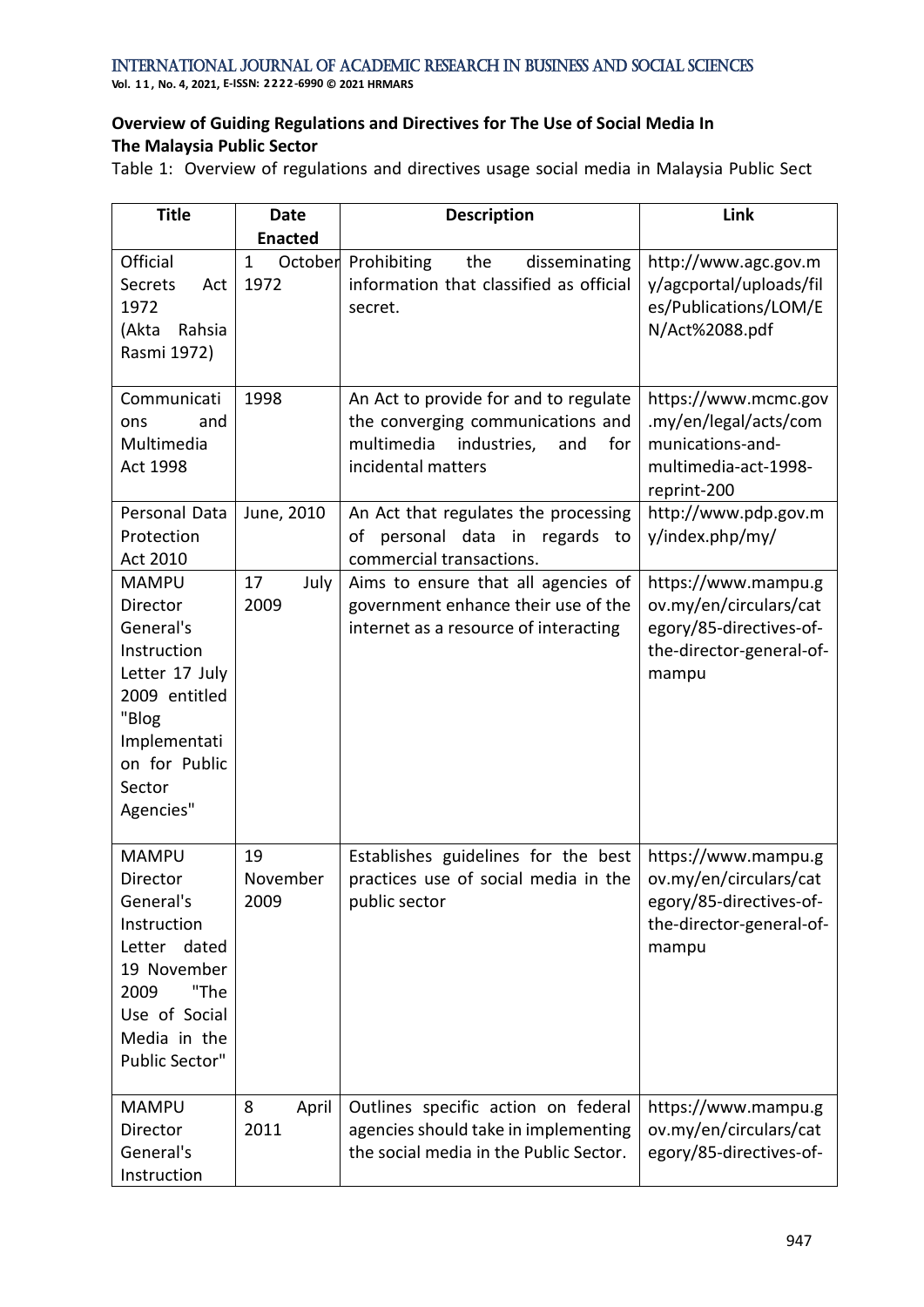**Vol. 1 1 , No. 4, 2021, E-ISSN: 2222-6990 © 2021 HRMARS**

| Letter dated 8 |  | the-director-general-of- |
|----------------|--|--------------------------|
| 2011<br>April  |  | mampu                    |
| entitled "Best |  |                          |
| Practices for  |  |                          |
| the Use of     |  |                          |
| Social         |  |                          |
| Network        |  |                          |
| Media in the   |  |                          |
| Public Sector" |  |                          |
|                |  |                          |

# **Communication Effort in Government Social Media**

Table 2: The dimension and gaps of Communication Effort in government social media in Literature

| <b>No</b> | <b>Author, Year</b>   | <b>Dimensions</b>   | Gaps                             |
|-----------|-----------------------|---------------------|----------------------------------|
| 1.        | Mergel (2012)         | a. Transparency     | Limited measurement social       |
|           |                       | b. Participation    | media communication in           |
|           |                       | c. Collaboration    | government.                      |
| 2.        | Hofmann et al.,       | a. Topics post      | Insufficiently addressed on what |
|           | (2013)                | b.Frequency         | make government social media     |
|           |                       | c. Citizen Reaction | successful.                      |
|           |                       |                     |                                  |
| 3.        | Mishaal & Abu-        | a. Transparency     | There is a communication         |
|           | Shana, (2015)         | b. Participation    | problem between government       |
|           |                       | c. Collaboration    | and the stakeholders.            |
|           |                       | d. Comfort          |                                  |
|           |                       | f. Posted post      |                                  |
| 4.        | Sanina et al., (2017) | a. Reliability      | Lack of understanding of how     |
|           |                       | b.Speed             | government and business          |
|           |                       | c. Effectiveness    | communication pose risks for     |
|           |                       |                     | the success.                     |
| 5.        | Hung et al., (2019)   | a. Communication    | Lack of empirical study in       |
|           |                       | quality             | government social media          |
|           |                       | b. Responsiveness   |                                  |

From the table 2 above, it can see that there are still lacks understanding in use of social media particularly in communication effort in public sector. Most of the dimension used in the past studies are about the transparency, participation, collaboration, posted topic, the effectiveness, communication quality, responsiveness, speed, frequency and public reactions. These are among the factors that influence the communication effort to government social media studied by previous researchers. Research on government communication is generally limited at best (Abdelsalam et al., 2013; Hofmann et al., 2013). In the context of Malaysia, study on the government social media is still low (Wok & Mohamed, 2017). Most studies adopted from western countries which may not suitable for local culture (Rahman et al., 2017).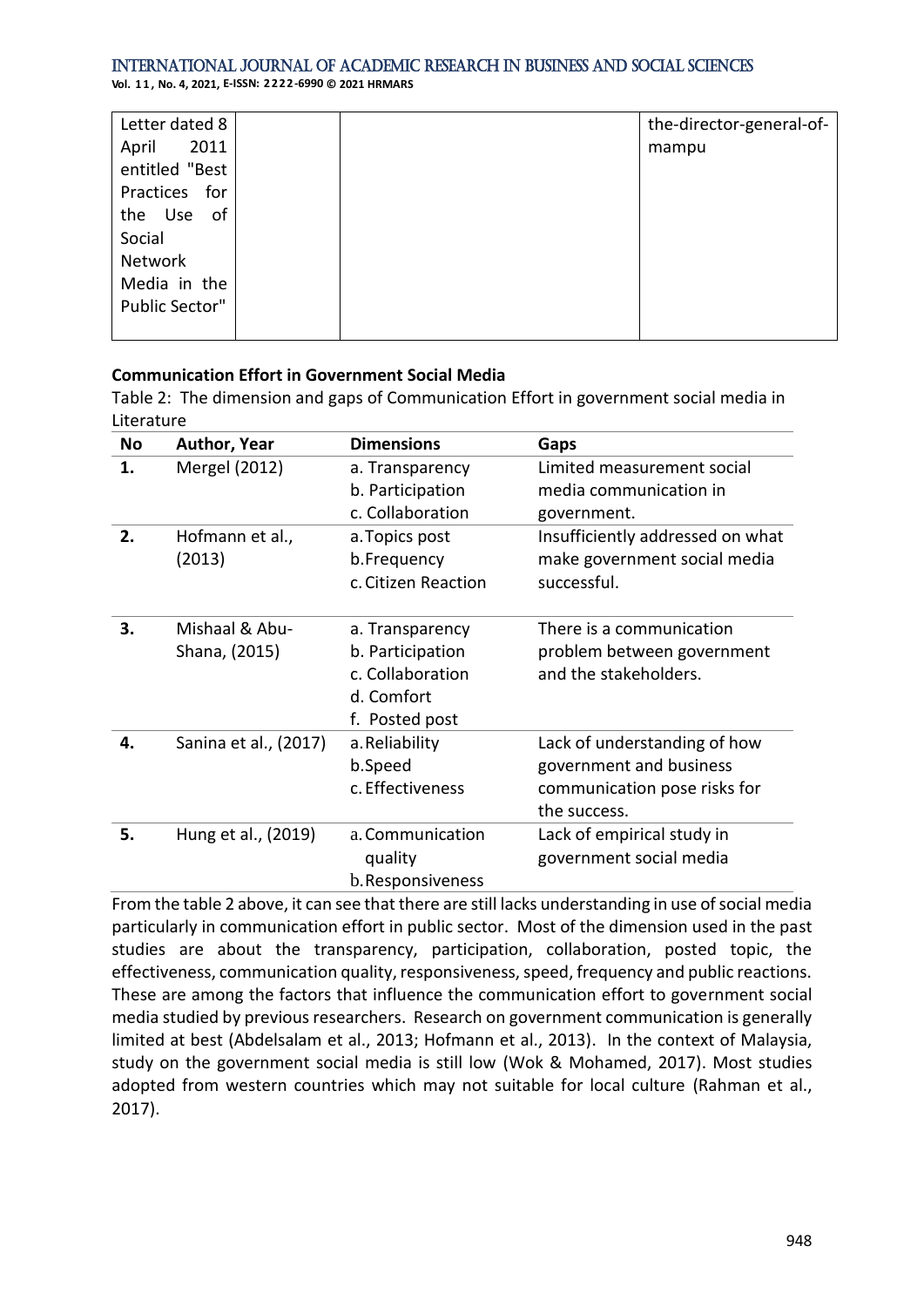**Vol. 1 1 , No. 4, 2021, E-ISSN: 2222-6990 © 2021 HRMARS**

# **Related Literature and Research Gaps**

Table 3 Selected previous studies on the adoption of Government social media

| Year | <b>Author</b>                | <b>Findings and Effects</b>                                                                                                                                                            | Gaps                                                                                                                                                                                                                             |
|------|------------------------------|----------------------------------------------------------------------------------------------------------------------------------------------------------------------------------------|----------------------------------------------------------------------------------------------------------------------------------------------------------------------------------------------------------------------------------|
| 2010 | John C. Bertot<br>et al.,    | Social media can have potentially anti-<br>corruption.                                                                                                                                 | Understanding user needs,<br>behaviours,<br>and<br>expectations of people's<br>needs to social media and<br>government services.                                                                                                 |
| 2012 | John Carlo<br>Bertot et al., | Social<br>affect<br>media<br>the<br>can<br>transformation of the way people<br>communicate with governments.                                                                           | The role of social media<br>technologies in government<br>information services are still<br>coalescing, need time to<br>analyze and research<br>of<br>social media.                                                              |
| 2012 | Magro                        | Encouraged for e-participation into<br>administering action using a new social<br>media.                                                                                               | The lack of a tangible goal<br>for e-government, change is<br>still needed in government<br>before<br>culture<br>broad<br>sustainable success can be<br>achieved in the use of social<br>media.                                  |
| 2013 | Hofmann et<br>al.,           | Governments still seem to stick to their<br>communication behaviors from the<br>offline world. To be successful in new<br>media like SNSs, governments must<br>adjust their behavior.  | Many governments lack the<br>capability to communicate<br>with other governmental<br>organizations and the public<br>effectively.                                                                                                |
| 2014 | Khan et al.,                 | Government efforts are ineffective in<br>communicating information to the<br>people and responding to their needs.                                                                     | Focus on addressing the<br>needs of the people and not<br>merely increasing the<br>number of followers and<br>formulating social media<br>strategies to control their<br>approach<br>in<br>attracting<br>people's participation. |
| 2016 | Song & Lee                   | Social media in government enable<br>citizens to gain easier access to<br>government and be more informed<br>as well as heightening their perception<br>of transparency in government. | Previous research did not<br>the<br>relationship<br>test<br>between e-government<br>and transparency.                                                                                                                            |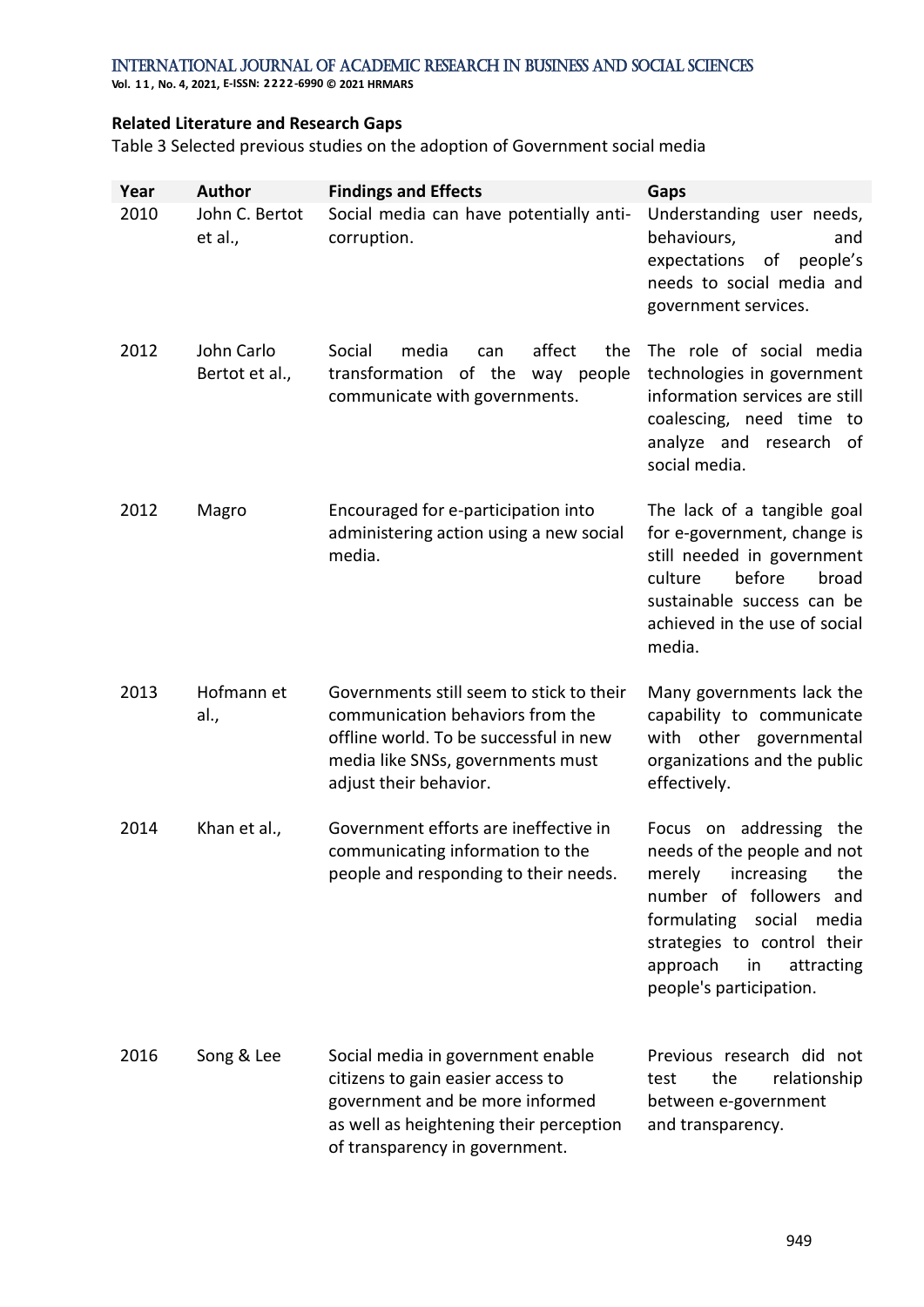**Vol. 1 1 , No. 4, 2021, E-ISSN: 2222-6990 © 2021 HRMARS**

| 2016 | Guo et al.,    | The operators of government social<br>media should focus on meeting user<br>needs.                                                                                  | Extend the study of user<br>behaviour to the context of<br>social media platforms and<br>identify the gratification<br>factors that motivate user to<br>participate in government<br>social media. |
|------|----------------|---------------------------------------------------------------------------------------------------------------------------------------------------------------------|----------------------------------------------------------------------------------------------------------------------------------------------------------------------------------------------------|
| 2017 | Sanina et al., | It is the responsibility of the<br>government to understand and utilize<br>the most appropriate communication<br>channels to maximize the<br>communicative results. | limited<br><b>There</b><br>very<br>is<br>research on how from a<br>technical or formal point on<br>communication should be<br>efficiently organized.                                               |
| 2018 | Park & Lee     | Trust in government information are<br>primary determinants of willingness to<br>the<br>application<br>accept<br>new<br>and<br>intention to use it.                 | The use of communication<br>technology is still a new area<br>of study.                                                                                                                            |
| 2019 | Hung et al.,   | The antecedent of perceived usefulness<br>has a positive effect on continuance<br>intention.                                                                        | Very little evidence has been<br>made for how the nature of<br>communication meets user<br>expectation for continued<br>engagement on government<br>social media platforms.                        |

From the table 3 above there are still have need to conduct the study on government social media.

#### **Research Hypothesis**

The government social media critical success framework is built to propose that the government social media characteristics have positive and direct impact on the success of government social media transparency is expected to increase the continuance usage of government social media. To understand the relationship each characteristic, the following hypotheses were set up to be tested. According to Mergel 2013, transparency, participation and collaboration involvement in government social media are significantly has a relationship to the success of communication (Mergel, 2013c). Abu-Shanab, 2015 also revealed that these factors give a high impact and also gives a positive significant effect on critical success of government social media (Abu-Shanab, 2015).

Relationship between transparency and continuance to use

Government transparency can be seen as one of the keys to better administration of governance to help prevent corruption and enhance government performance (Grimmelikhuijsen et al., 2013). The previous studies on citizens satisfaction towards government found that if the public believed the e-government transparent, they were more likely to come back to the site and use the site, and showed trust in the government by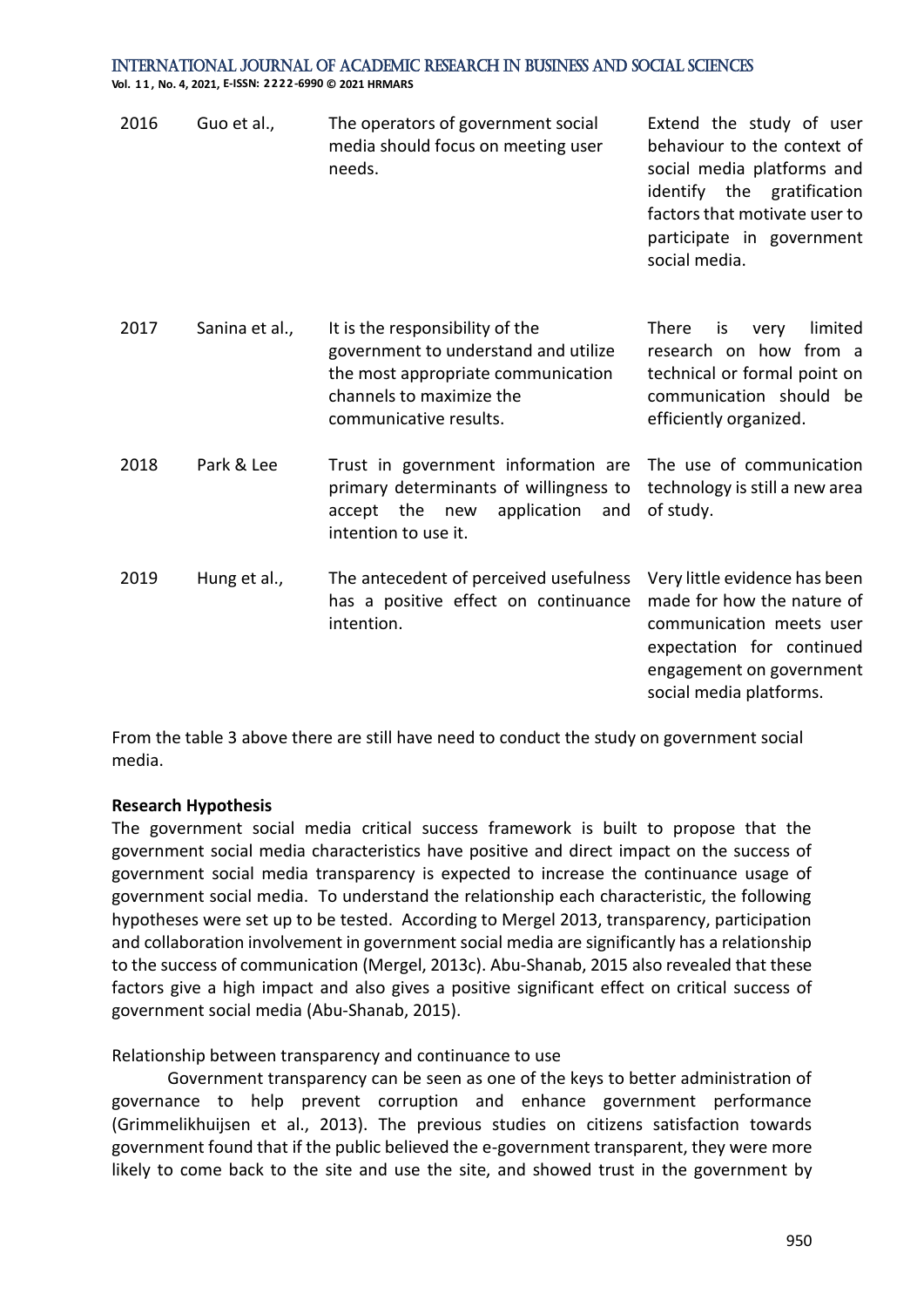**Vol. 1 1 , No. 4, 2021, E-ISSN: 2222-6990 © 2021 HRMARS**

communicating with the government through its social media. In a nutshell, the higher the transparency, the higher the continuance to use the government social media (Kim & Lee, 2012; Mishaal & Abu-Shanab, 2015). Therefore, this study hypothesized that:

H1 : Transparency has a positive effect on continuance to use the government social media

Relationship between participation and continuance to use

The government should encourage the public to participate in government dialogues and discussions (Mishaal & Abu-Shanab, 2017). Participation is most often mentioned to be vital for social media public engagement. For example, social media channels are used to attract people to respond to online surveys on the content provided. In addition to providing information to the public, the agencies are actively seeking feedback from the people through their social media channels. Feedback is used to improve the quality of policy, decision, or final document (Mergel, 2013b). Therefore, the study hypothesized that:

H2 : Participation has a positive effect on the Continuance to use government social media.

Relationship between collaboration and continuance to use

Collaboration between the government and the people shows an even higher level of involvement through the relationship, which is associated with allowing the audience to stay engaged with the government content and created co-op government innovations. Therefore, collaborative engagement is only identified in the active interaction of the people with the government-supplied content (Bonsón et al., 2015; Mergel, 2013a). Therefore, the study hypothesized that:

H3 : Collaboration has a positive effect on the Continuance to use government social media

Proposed conceptual model



Source: Author's own

Figure 1: Presents the proposed conceptual model critical success factors on government social media.

Based on the literature review before, there are previous studies investigating on government social media but there are few empirical studies that focusing on government social media on disseminating information. Previous studies stated that there are still lack of studies on government social media to explore (Arshad & Khurram, 2020; Bertot et al., 2012b; Mergel,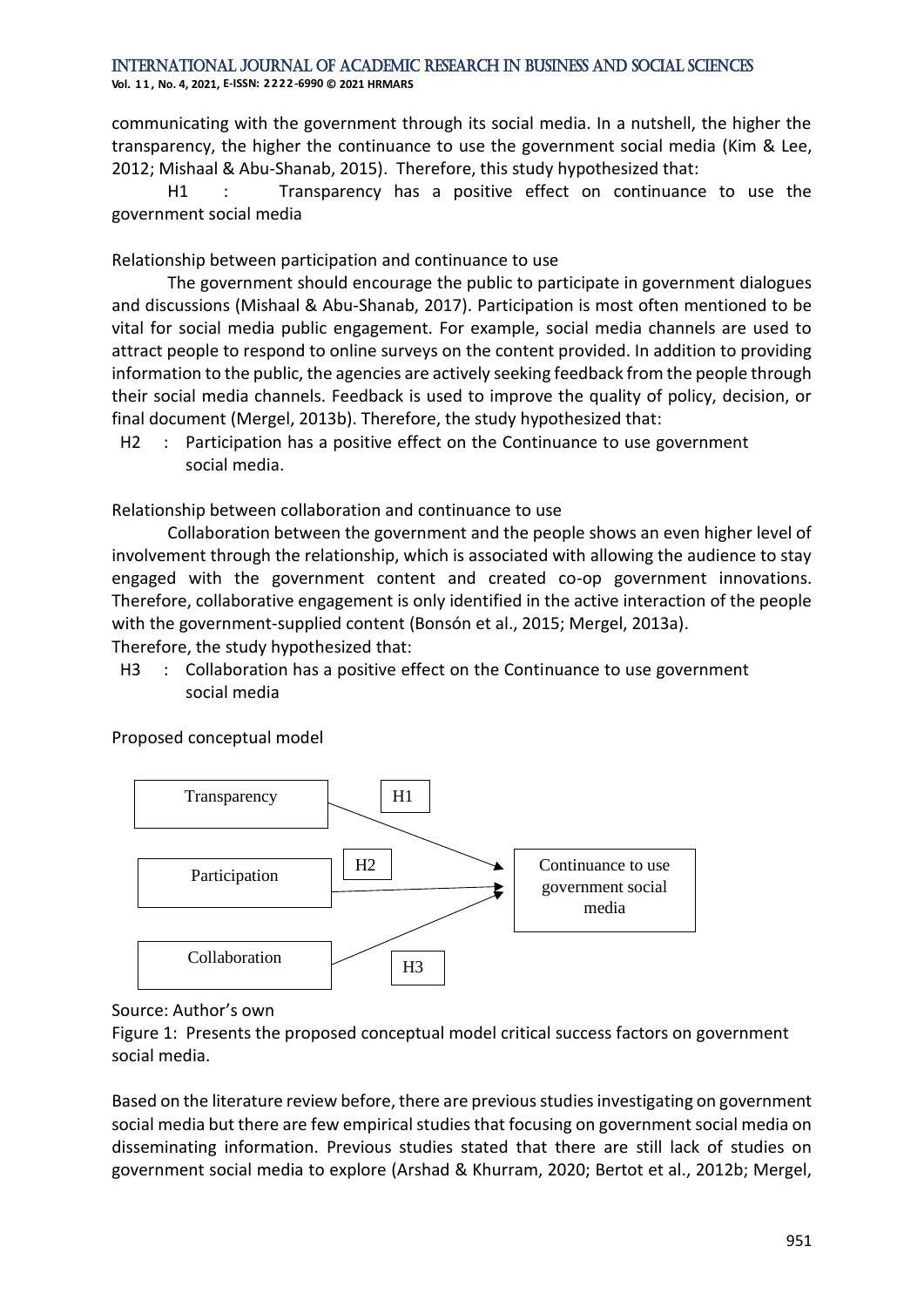**Vol. 1 1 , No. 4, 2021, E-ISSN: 2222-6990 © 2021 HRMARS**

2013a). In addressing the problems, the author proposes to analyse the effect of government social media characteristics to continuance to use government social media.

# **Conclusion and Discussion**

This study analysed literature to better understand the social media landscape and its role in e-government communication performance to better understanding of the relationship between the government social media characteristics and continuance to use the social media platform. The literature section also discusses the significance of social media as a communication tool and the factors that lead governments to implement it in their communication. Some models of social media-based e-government and the strategies of governments implemented to interact through social media are also examined.

The benefits of social media also have been discussed in literature review to give clear idea why government should adopt social media. This study is expected to help researchers and practitioners in communication industry to improve the understanding and identify the opportunities for improvements. The communication result will demonstrate whether the government is able to collect information and get involvement from the public using the medium of social media.

The research hypothesis is being developed from previous studies and the proposed research model. This study will be conducted based on the proposed conceptual model. The contribution of this study is to propose a framework that included the three factors of prediction on continuance to use the government social media in the context of Malaysian government. Thus, it gives the benefits, opportunities and recommendations for future researchers to explore in more factors that contribute the success of communication.

The use of social media among government agencies has not been adequately researched especially in developing countries such as Malaysia. The purpose of this study is to develop conceptual framework for adaption of social media among the government agencies. The study is based on the theory of uses and gratification theory and open government model and proposed a modification in order to fit with the model in a conceptual framework of government social media. This study contributes to the literature by adding a new conceptual framework in order to fill the gaps in the literature. In a future, this study would empirically validate major limitations of the proposed conceptual framework.

# **Acknowledgement**

The researchers would like to acknowledge Kaizen Trenovation for the opportunity to present the paper in International Conference on Social Science, Technology, Education and Management (CSTEM 2020) and Universiti Teknologi MARA, Sabah Branch Malayisa.

# **Corresponding Author**

Diana Dominic A DBA candidate of Arshad Ayub Graduate Business School, Universiti Teknologi MARA, Sabah Branch. Malaysia Email: diana0773dba@gmail.com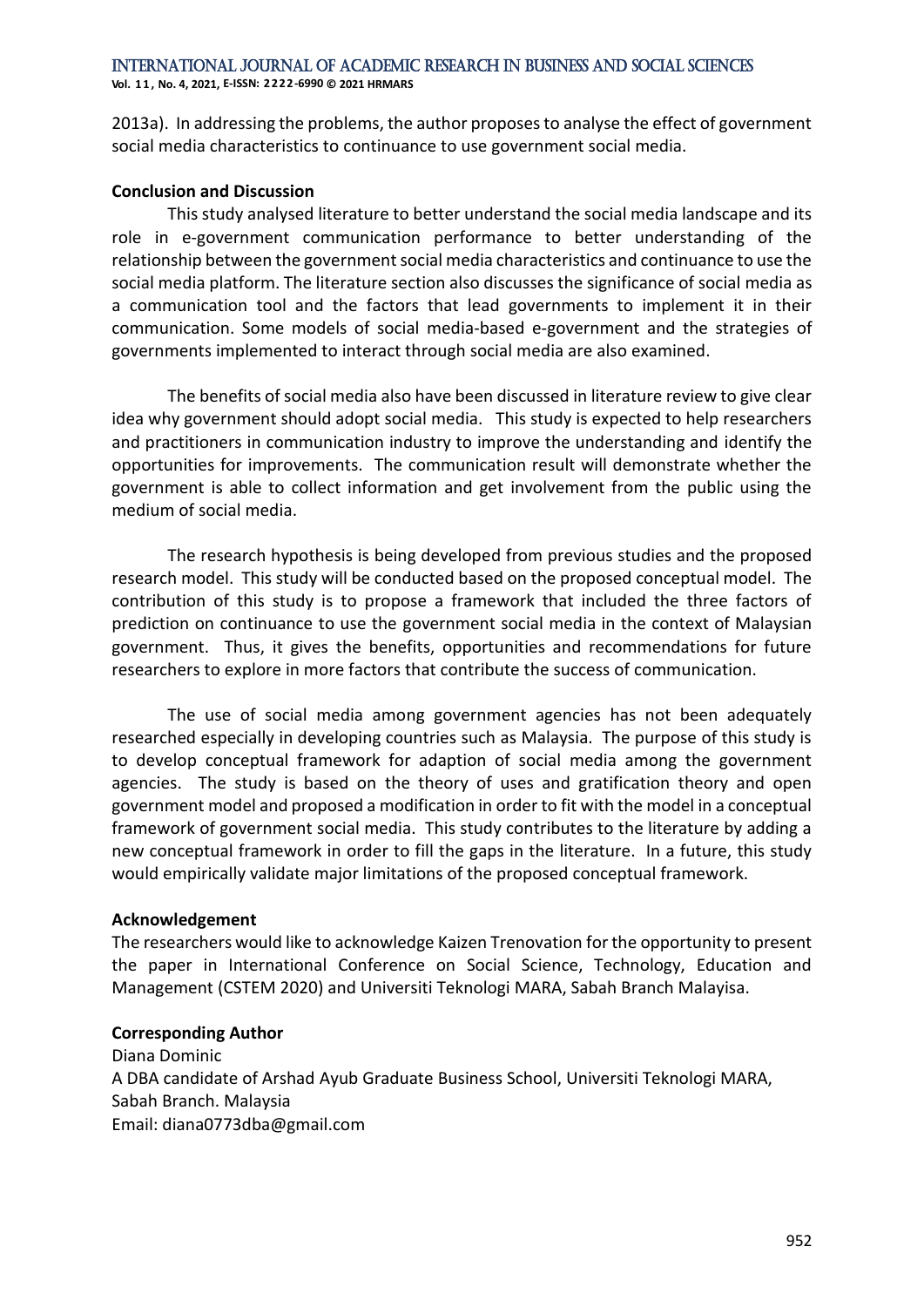**Vol. 1 1 , No. 4, 2021, E-ISSN: 2222-6990 © 2021 HRMARS**

# **References**

- Abdelsalam, H. M., Reddick, C. G., Gamal, S., & Al-shaar, A. (2013). Social media in Egyptian government websites: Presence, usage, and effectiveness. *Government Information Quarterly*, *30*(4), 406–416.
- Abu-Shanab, E. A. (2015). Reengineering the open government concept: An empirical support for a proposed model. *Government Information Quarterly*, *32*(4), 453–463.
- Aisha, T. S., Wok, S., Manaf, A. M. A., & Ismail, R. (2015). Exploring the Use of Social Media During the 2014 Flood in Malaysia. *Procedia - Social and Behavioral Sciences*, *211*(September), 931–937.
- Allcott, H., & Gentzkow, M. (2017). Social media and fake news in the 2016 election. *Journal of Economic Perspectives*, *31*(2), 211–236.
- Androutsopoulou, A., Karacapilidis, N., Loukis, E., & Charalabidis, Y. (2019). Transforming the communication between citizens and government through AI-guided chatbots. *Government Information Quarterly*, *36*(2), 358–367.
- Arshad, S., & Khurram, S. (2020). Can government's presence on social media stimulate citizens' online political participation? Investigating the influence of transparency, trust, and responsiveness. *Government Information Quarterly*, *37*(3), 101486.
- Basak, E., & Calisir, F. (2015). An empirical study on factors affecting continuance intention of using Facebook. *Computers in Human Behavior*, *48*, 181–189.
- Baur, A. W. (2017). Harnessing the social web to enhance insights into people's opinions in business, government and public administration. *Information Systems Frontiers*, *19*(2), 231–251.
- BBC news. (2020). *Coronavirus: The human cost of virus misinformation - BBC News*. BBC News. https://www.bbc.com/news/stories-52731624
- BERNAMA. (2019). *Malaysia ranks top 5 globally in mobile social media penetration, highest in region*. News Straits Times (NST). https://www.nst.com.my/lifestyle/bots/2019/01/456119/malaysia-ranks-top-5
	- globally-mobile-social-media-penetration-highest
- Bertot, J., Jaeger, P., & Grimes, J. (2010). Using ICTs to create a culture of transparency: Egovernment and social media as openness and anti-corruption tools for societies. *Government Information Quarterly*, *27*(3), 264–271.
- Bertot, J., Jaeger, P., & Hansen, D. (2012). The impact of polices on government social media usage: Issues, challenges, and recommendations. Government information quarterly, 29(1), 30-40.
- Bertot, J., Jaeger, P., & Hansen, D. (2012). The impact of polices on government social media usage: Issues, challenges, and recommendations. Government Information Quarterly, 29(1), 30–40.
- Bhattacherjee, A. (2001). An empirical analysis of the antecedents of electronic commerce service continuance. *Decision Support Systems*, *32*(2), 201–214.
- Bonsón, E., Royo, S., & Ratkai, M. (2015). Citizens' engagement on local governments' facebook sites. an empirical analysis: The impact of different media and content types in western europe. *Government Information Quarterly*, *32*(1), 52–62.
- Chen, Q., Min, C., Zhang, W., Wang, G., Ma, X., & Evans, R. (2020). Unpacking the black box: How to promote citizen engagement through government social media during the COVID-19 crisis. *Computers in Human Behavior*, *110*(March), 106380.
- Criado, J. I., Sandoval-Almazan, R., & Gil-Garcia, J. R. (2013). Government innovation through social media. *Government Information Quarterly*, *30*(4), 319–326.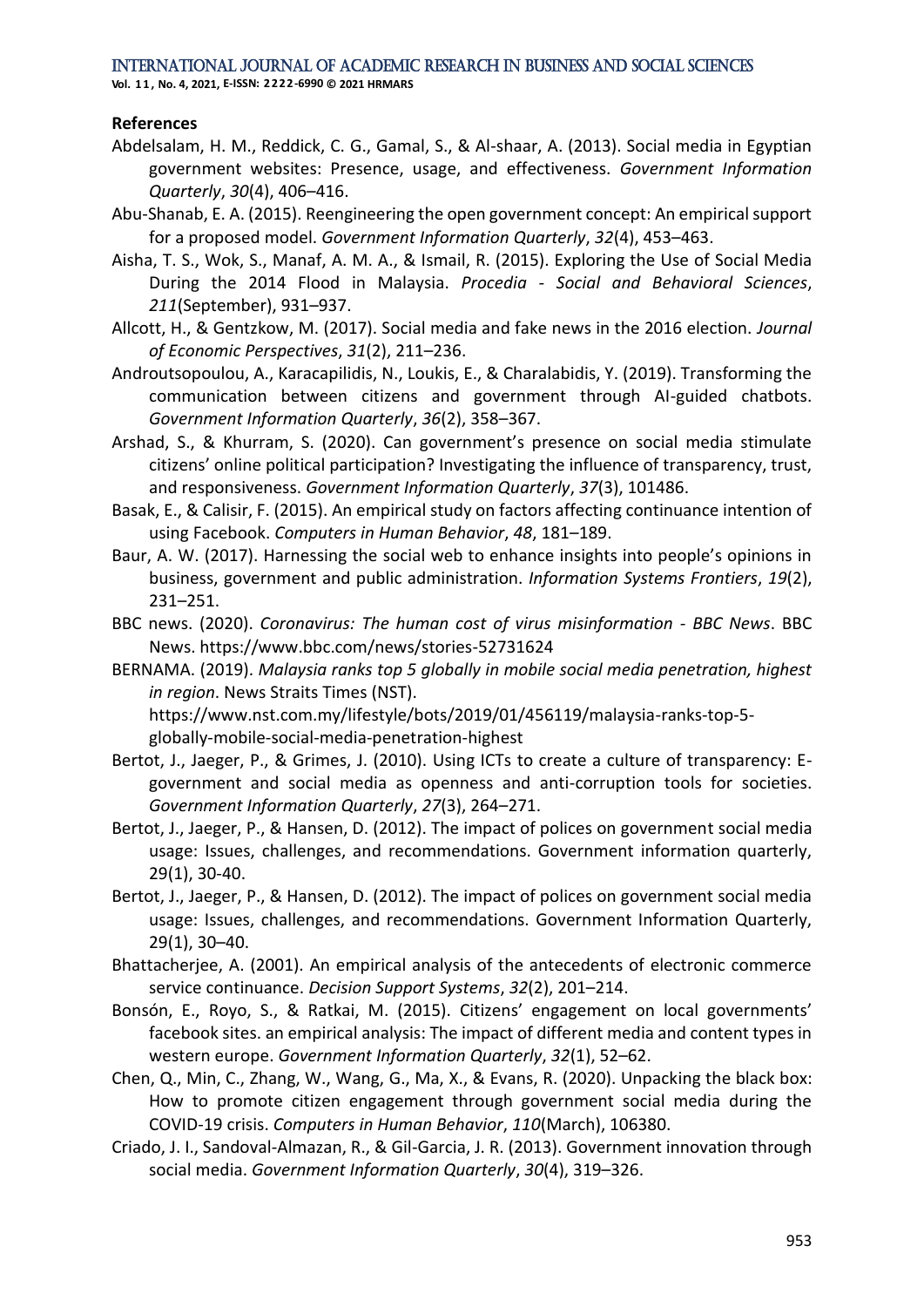**Vol. 1 1 , No. 4, 2021, E-ISSN: 2222-6990 © 2021 HRMARS**

- Da Cruz, N. F., Tavares, A. F., Marques, R. C., Jorge, S., & de Sousa, L. (2016). Measuring Local Government Transparency. *Public Management Review*, *18*(6), 866–893.
- Depoux, A., Martin, S., Karafillakis, E., Preet, R., Wilder-Smith, A., & Larson, H. (2020). The pandemic of social media panic travels faster than the COVID-19 outbreak. *Journal of Travel Medicine*, *27*(3), 1–2.
- Feeney, M. K., & Welch, E. W. (2016). Technology–Task Coupling:Exploring Social Media Use and Managerial Perceptions of E-Government. *The American Review of Public Administration*, *46*(2), 162–179.
- Grimmelikhuijsen, S., Porumbescu, G., Hong, B., & Im, T. (2013). The Effect of Transparency on Trust in Government. *Public Administration Review*, *73*(4), 575–586.
- Guo, J., Liu, Z., & Liu, Y. (2016). Key success factors for the launch of government social media platform: Identifying the formation mechanism of continuance intention. *Computers in Human Behavior*, *55*, 750–763.
- Haro-de-Rosario, A., Sáez-Martín, A., & del Carmen Caba-Pérez, M. (2018). Using social media to enhance citizen engagement with local government: Twitter or Facebook? *New Media and Society*, *20*(1), 29–49.
- Hofmann, S., Beverungen, D., Räckers, M., & Becker, J. (2013). What makes local governments' online communications successful? Insights from a multi-method analysis of Facebook. *Government Information Quarterly*, *30*(4), 387–396.
- Hsu, M. H., Tien, S. W., Lin, H. C., & Chang, C. M. (2015). Understanding the roles of cultural differences and socio-economic status in social media continuance intention. *Information Technology and People*, *28*(1), 224–241.
- Hung, S. Y., Chen, K., & Su, Y. K. (2019). The effect of communication and social motives on Egovernment services through social media groups. *Behaviour and Information Technology*, *3001*(May), 1–17.
- Karakiza, M. (2015). The Impact of Social Media in the Public Sector. *Procedia - Social and Behavioral Sciences*, *175*, 384–392.
- Khan, G. F., Yoon, H. Y., & Park, H. W. (2014). Social media communication strategies of government agencies: Twitter use in Korea and the USA. *Asian Journal of Communication*, *24*(1), 60–78.
- Kim, S., & Lee, J. (2012). E-Participation, transparency, and trust in local government. *Public Administration Review*, *72*(6), 819–828.
- Kuzma, J. (2010). Asian Government Usage of Web 2.0 Social Media. *European Journal of EPractice*, *9*, 1–13.
- Lee, G., & Kwak, Y. H. (2012). An Open Government Maturity Model for social media-based public engagement. *Government Information Quarterly*, *29*(4), 492–503.
- Magro, M. J. (2012). A Review of Social Media Use in E-Government. *Administrative Sciences*, *2*(2), 148–161.
- Malaysiakini. (2020). *Communications Ministry's Quick Response Team clarified 205 fake news since inception*. https://www.malaysiakini.com/news/521875

MCMC. (2018). *Internet-Users-Survey-2018 mcmc*.

- Medaglia, R., & Zheng, L. (2017). Mapping government social media research and moving it forward: A framework and a research agenda. *Government Information Quarterly*, *34*(3), 496–510.
- Mergel, I. (2012). The social media innovation challenge in the public sector. *Information Polity*, *17*(3–4), 281–292.
- Mergel, I. (2013a). A framework for interpreting social media interactions in the public sector.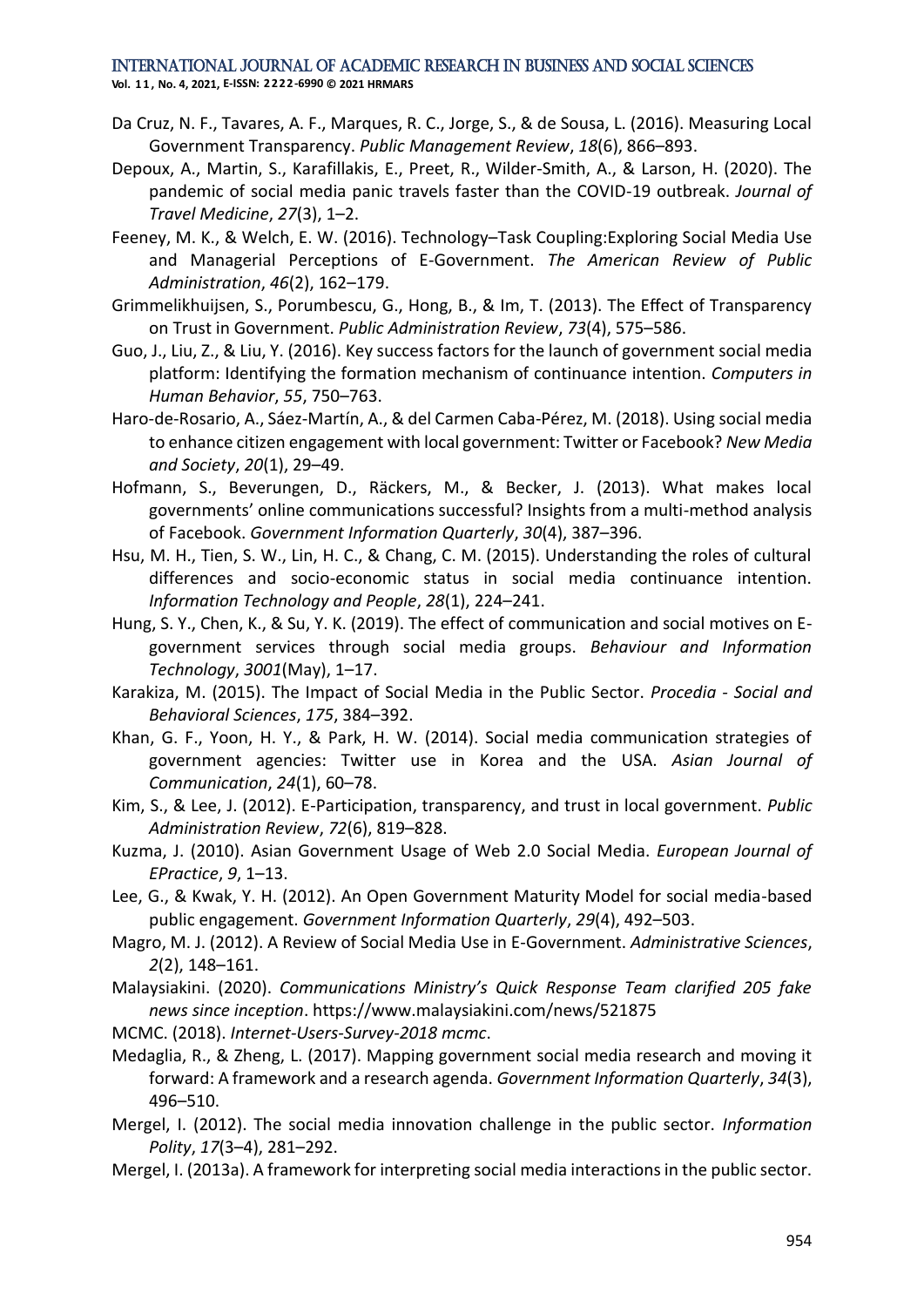**Vol. 1 1 , No. 4, 2021, E-ISSN: 2222-6990 © 2021 HRMARS**

*Government Information Quarterly*, *30*(4), 327–334.

- Mergel, I. (2013b). Social media adoption and resulting tactics in the U.S. federal government. *Government Information Quarterly*, *30*(2), 123–130.
- Mergel, I. (2013c). *SOCIAL MEDIA IN THE PUBLIC SECTOR* (First Edit). Jossey- Bass.
- Mergel, I. (2016). Social media institutionalization in the U.S. federal government. *Government Information Quarterly*, *33*(1), 142–148.
- Mergel, I. (2019). Digital service teams in government. *Government Information Quarterly*, *36*(4), 101389.
- Mergel, I., Edelmann, N., & Haug, N. (2019). Defining digital transformation: Results from expert interviews. *Government Information Quarterly*, *36*(4), 101385.
- Mishaal & Abu-Shanab. (2015). *The Effect of Using Social Media in Governments: Framework of Communication Success*. *May*, 357–364.
- Mishaal, D. A., & Abu-Shanab, E. A. (2017). Utilizing Facebook by the Arab World Governments. *International Journal of Public Administration in the Digital Age*, *4*(3), 53– 78.
- News Straits Times. (2020). *14-day Movement Control Order begins nationwide on Wednesday*. https://www.nst.com.my/news/nation/2020/03/575180/14-daymovement-control-order-begins-nationwide-wednesday
- Panagiotopoulos, P., Bigdeli, A. Z., & Sams, S. (2014). Citizen-government collaboration on social media: The case of Twitter in the 2011 riots in England. *Government Information Quarterly*, *31*(3), 349–357.
- Park, & Cho. (2009). Declining Relational Trust between Government and Publics, and Potential Prospects of Social Media in the Government Public Relations. *Proceedings of EGPA Conference 2009 The Public …*, *April*, 1–18. http://www.egpa2009.com/documents/psg1/ParkCho.pdf
- Park, H., & Lee, T. (David). (2018). Adoption of E-Government Applications for Public Health Risk Communication: Government Trust and Social Media Competence as Primary Drivers. *Journal of Health Communication*, *23*(8), 712–723.
- Porumbescu, G. A., Cucciniello, M., & Gil-Garcia, J. R. (2020). Accounting for citizens when explaining open government effectiveness. *Government Information Quarterly*, *37*(2).
- Rahman, N. A. A., Hassan, M. S. H., Osman, M. N., & Waheed, M. (2017). Research on the State of Social Media Studies in Malaysia : 2004-2015. *Jurnal Komunikasi : Malaysian Journal of Communication*, *33*(4), 38–55.
- Sandoval-Almazan, R., & Gil-Garcia, J. R. (2012). Are government internet portals evolving towards more interaction, participation, and collaboration? Revisiting the rhetoric of egovernment among municipalities. *Government Information Quarterly*, *29*(SUPPL. 1), S72–S81.
- Sanina, A., Balashov, A., Rubtcova, M., & Satinsky, D. M. (2017). The effectiveness of communication channels in government and business communication. *Information Polity*, *22*(4), 251–266.
- Song, C., & Lee, J. (2016). Citizens Use of Social Media in Government, Perceived Transparency, and Trust in Government. *Public Performance and Management Review*, *39*(2), 430–453.
- Tagliacozzo, S., & Magni, M. (2018). Government to Citizens (G2C) communication and use of social media in the post-disaster reconstruction phase. *Environmental Hazards*, *17*(1), 1– 20.
- Tasnim, S., Hossain, M. M., & Mazumder, H. (2020). Impact of rumors or misinformation on